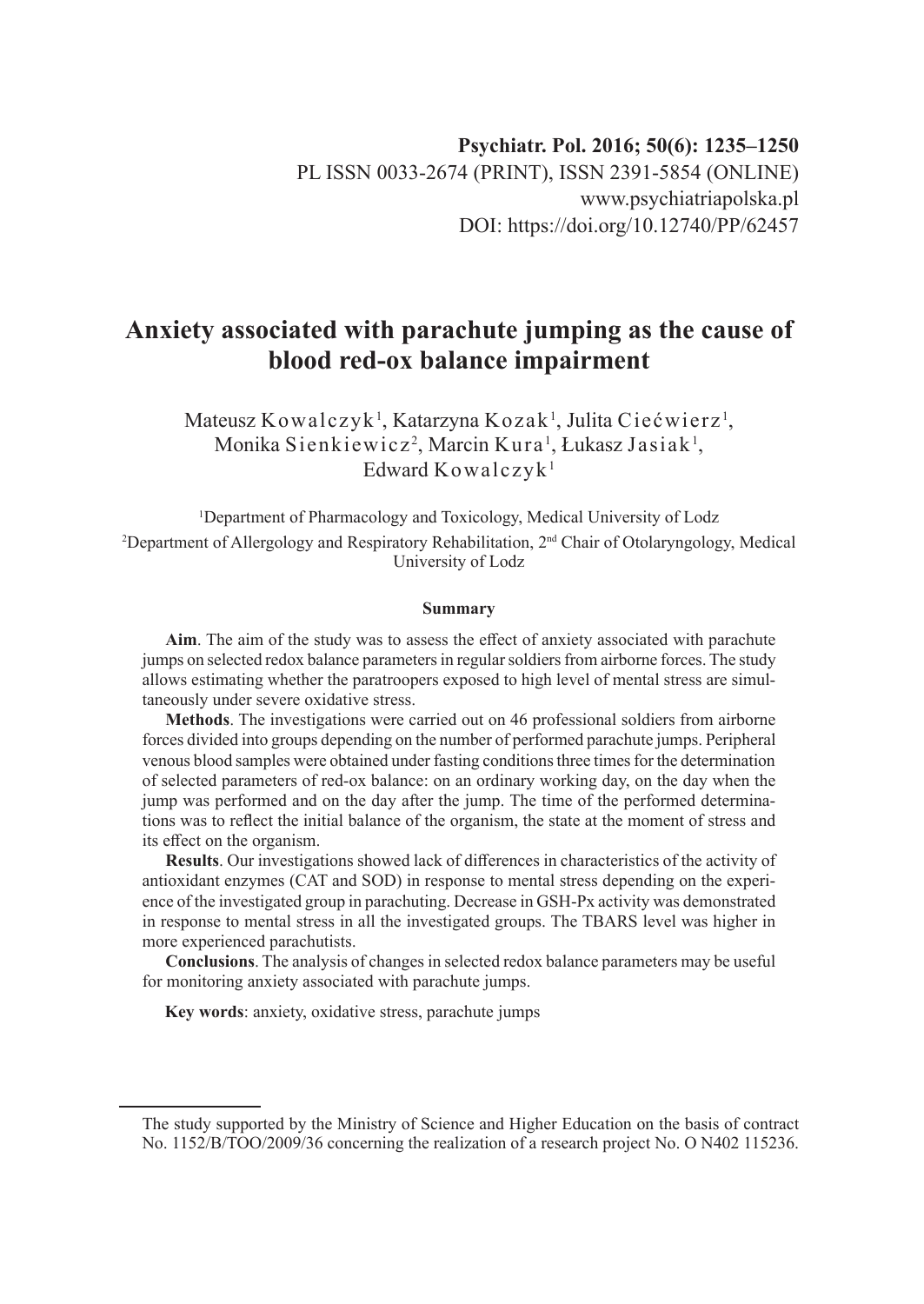#### **Introduction**

Recent years have been the period of intensive research studies on the metabolic role of oxygen. Life-giving oxygen has been long known to be also harmful [1]. Scientific reports have produced a detailed explanation of the mechanisms of its toxicity consisting in oxidation-reduction imbalance in the body by inducing the so-called oxidative stress [2]. The oxidation-reduction balance may vary, among other things, under the influence of environmental factors [3] and diseases [4, 5].

People exposed to high levels of stress often suffer from cardiovascular diseases [6], which include the presence of oxidative stress [4, 7]. It raises the question of whether high levels of psychological stress may change the oxidation-reduction balance causing, for example, oxidative stress. In our previous studies [8], we have shown that for professional soldiers from airborne forces a parachute jump is an important anxiety stimulus, and that this stimulus affects the ACTH and cortisol concentrations, depending on the experience of the study group in skydiving [9]. If it turned out that anxiety associated with parachuting causes oxidative stress, one might recommend taking antioxidants before parachuting to prevent changes in the oxidation-reduction balance. This type of behavior can give measurable health-related benefits, since oxidative stress is related to, among others, infertility [10, 11], and the occurrence of many diseases including neurodegenerative disorders [7, 12], and cancer [13, 14].

#### **Aim**

The purpose of this study was to assess the parachute jumping-induced anxiety on selected parameters of red-ox balance in regular soldiers from airborne forces. The study allows to estimate whether the paratroopers exposed, due to specificity of the military service, to high level of mental stress are simultaneously under severe oxidative stress.

#### **Material and methods**

The investigation was carried out on 46 regular soldiers from 16 Airborne Battalion, patients of Outpatient Clinic – SPZOZ JW. 4495, healthy males, aged from 20 to 45 years – admitted to perform parachute jumping in airborne forces.

Five groups were distinguished:

- Group  $1$  soldiers performing their first jump (7 subjects);
- Group  $2$  soldiers during their first season of jumping, performing for the first time a standard of at least 5 jumps per year (14 subjects);
- Group 3 professional soldiers with the parachutist title, performing at least 5 parachute jumps per year (13 subjects);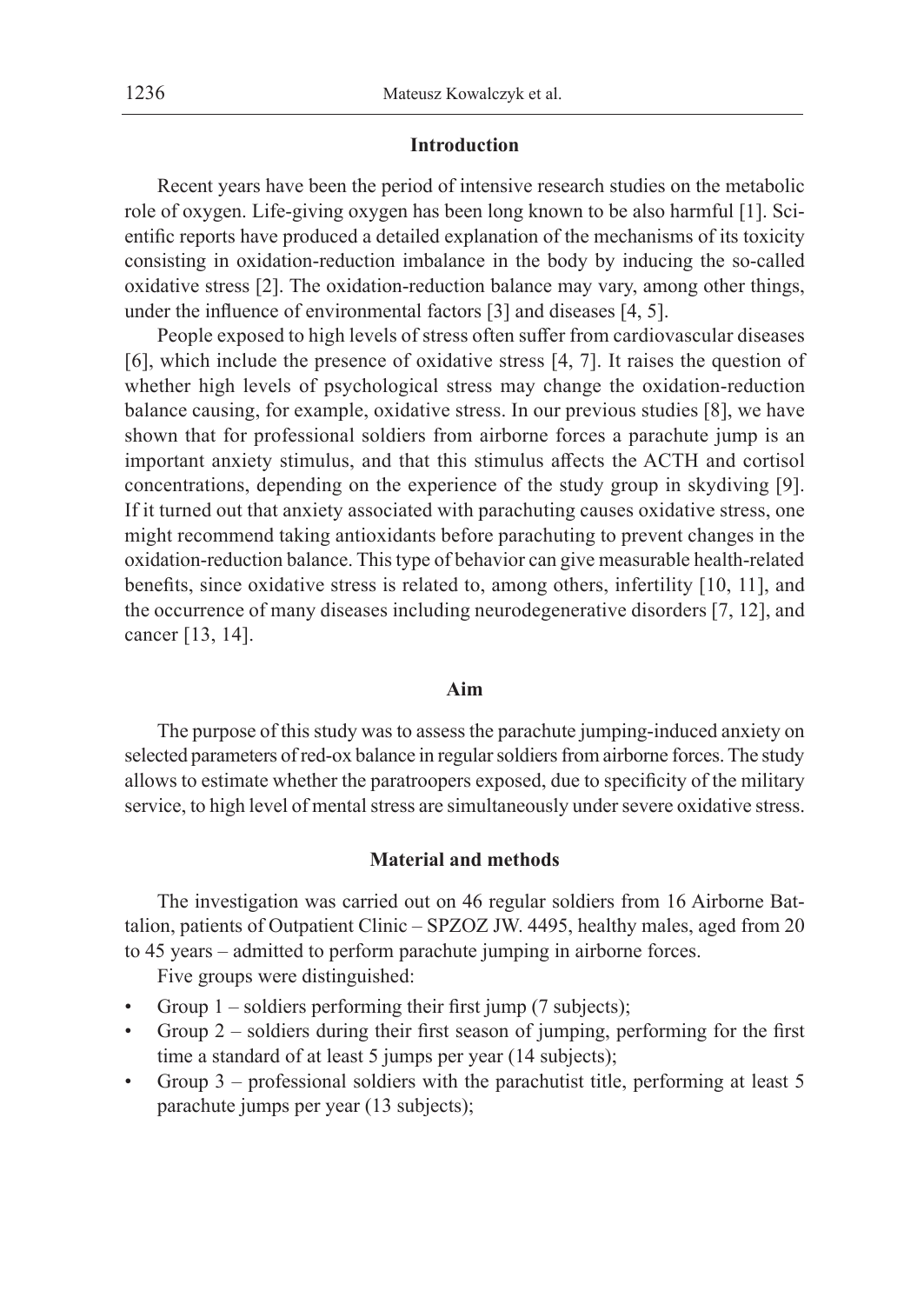- Group 4 parachute instructors, performing at least 20 parachute jumps per year (7 subjects);
- Group 5 the members of a parachute sport group performing competitive parachuting (5 subjects).

The groups corresponded to the knowledge and experience in performing parachute jumps and thus they reflect respectively the levels of stress associated with parachuting. Additionally, to emphasize the differences in experience, the total sample was divided into two groups depending on the number of parachute jumps already performed:

- Group A parachute jumpers having already performed up to 20 jumps;
- Group B parachute jumpers having already performed more than 20 jumps.

During the experiment, fasting peripheral venous blood samples were collected three times in order to determine the selected parameters of red-ox balance:

- 1) on an ordinary working day (Control);
- 2) on the day a parachute jump was performed (Jump), measurement was taken before the jump;
- 3) a day after the parachute jump (24 h after the jump).

The dates of performing the determinations were to reflect the initial balance of the organism, the state at the time of being exposed of stressor and its effects on the body system.

Blood collection was performed in the Outpatient Clinic – SPZOZ JW. 4495, using disposable equipment, in aseptic conditions, by qualified staff in compliance with safety and hygiene principles.

In erythrocyte hemolysate, the following parameters of oxidation-reduction balance were determined:

- the concentration of compounds reacting with thiobarbituric acid (TBARS) acc. to Placer et al. [15];
- superoxide dismutase activity (SOD) acc. to Misra and Fridovich [16];
- catalase activity (CAT) acc. to Beers and Sizer [17];
- glutathione peroxidase activity (GSH-Px) acc. to Little and O'Brien [18].

Considering the impact of a number of diseases on the oxidation-reduction balance, paratroopers with irregularities in blood tests were excluded from participation in the experiment, i.e., those with abnormal peripheral blood cell parameters (RBC, WBC, PLT, HG, HCT); abnormal levels of acute-phase proteins (CRP) and incorrect basic biochemistry of blood (glucose, urea, creatinine, AST, AlT, total bilirubin). Soldiers experiencing a different kind of stress from the one associated with jumps were also excluded – the verification was carried out during the interview.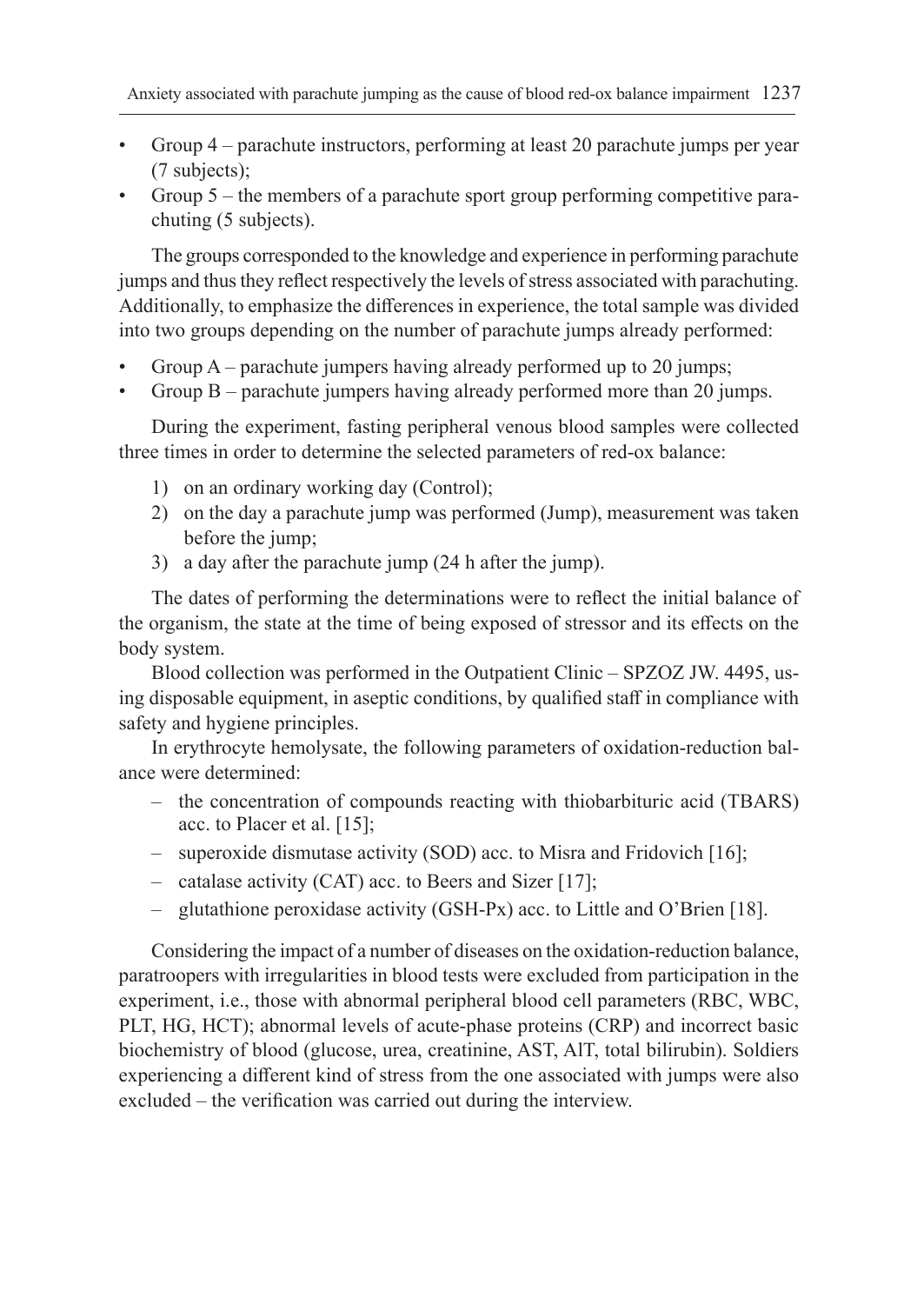In order to estimate the level of emotional tension and psychological stress among the participants, personal questionnaire and the State-Trait Anxiety Inventory (STAI) were performed at each stage of the study [19].

The determinations of red-ox balance parameters from the collected blood samples were performed in the Laboratory of the Chair of Basic and Pre-Clinical Sciences, Medical University of Lodz. Blood cell parameters, the level of acute-phase proteins and basic biochemical parameters were determined in the Medical Laboratory (Diagnostics, LLC) in Krakow. The State-Trait Anxiety Inventory (STAI), developed by C. D. Spielberger, R. L Gorsuch, R. E. Lushene in the adaptation by K. Wrześniewski et al. [19] were performed in cooperation with the person responsible for psychoprophylaxis in the military unit.

Statistical analysis of the results was made in the Laboratory of Bioinformatics and Biostatistics – BioInforStats – in Krakow using statistical package STATISTICA for Windows. The significance of the difference of distributions between the groups was analyzed using the Kruskal-Wallis test and the significance of differences between individual assays in time was analyzed with the Friedman test. The significance of the difference in distribution of the results depending on the group as regards the number of jumps was analyzed using the Mann-Whitney U test and the significance of differences between individual assays in time with the Friedman test. The test probability at the level of  $p \le 0.05$  was considered as significant and at  $p \le 0.01$  as highly significant.

The project of the presented medical experiment was approved by the Bioethics Committee of the Medical University in Lodz (Resolution No. RNN/430/07/KB, dated 24.07.2007) and by the Bioethics Committee of the Military Medical Chamber (Resolution No. 61/08, dated 14.03.2008).

#### **Results**

#### Results – STAI

The results of the STAI – form  $X-1$  (state anxiety) and  $X-2$  (trait anxiety) – have been published by us in Polski Markuriusz Lekarski in 2012 [8]. It has been observed that there is a relationship between experience in performing jumps and the number of jumps and the level of the results of the STAI form X-1 in the individual measurements. The measurements made on the day a parachute jump was performed revealed changes in the STAI form X-1 results, depending on the groups – from the highest value in the least experienced jumpers to the lowest in the group with the most experience. At the same time in groups with less experience in performing parachute jumps the highest level of the STAI form X-1 results was observed in measurements performed on the day a parachute jump was performed, lower in measurements 24 h after the jump and the lowest on an ordinary working day. On the other hand, analyzing the data from the STAI form X-2, there was no association between the experience in performing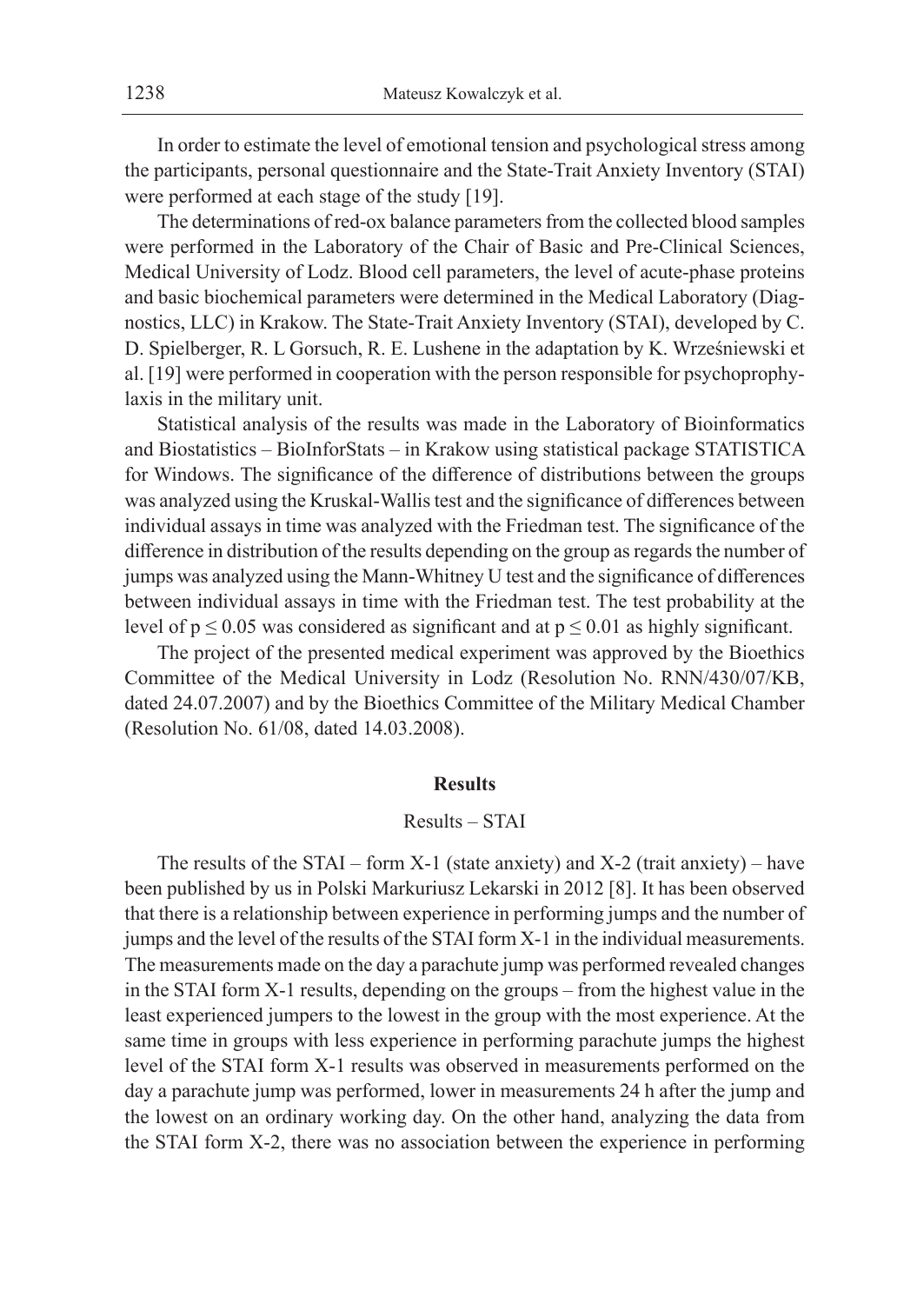jumps and the number of jumps and the level of the STAI form X-2 results in individual measurements. In all groups, the highest level of the STAI form of X-2 results was observed in the measurements performed on a jump.

Results of the measurement of oxidation-reduction balance biomarkers

Figure 1 shows the level of thiobarbituric acid reactive substances – TBARS in hemolysate of red blood cells depending on the group and the time of measurement (Figure 1).



Figure 1. **The level of in hemolysate of TBARS in red blood cells depending on the group and time of measurement**

There were statistically significant changes in the level of TBARS:

- in measurements performed 24 h after the parachute jump, depending on the group (the lowest value for the group of professional soldiers with the parachutist title and paratroopers performing the first jump and the highest for the parachute sport group;  $p = 0.0034$ );
- in the control measurement, depending on the group (the lowest values for the group of professional soldiers with the parachutist title and a group of paratroopers performing the first jump, and the highest for the group of instructors and parachute sport group;  $p = 0.0104$ );
- in the group performing the first jump (the lowest value in the control measurement, higher 24 h after the jump, and the highest on the day of the jump;  $p = 0.0388$ ;
- in the group during the first season of jumping (the lowest value in the control measurement and the highest on the day of the jump and 24 h after the jump;  $p = 0.0445$ );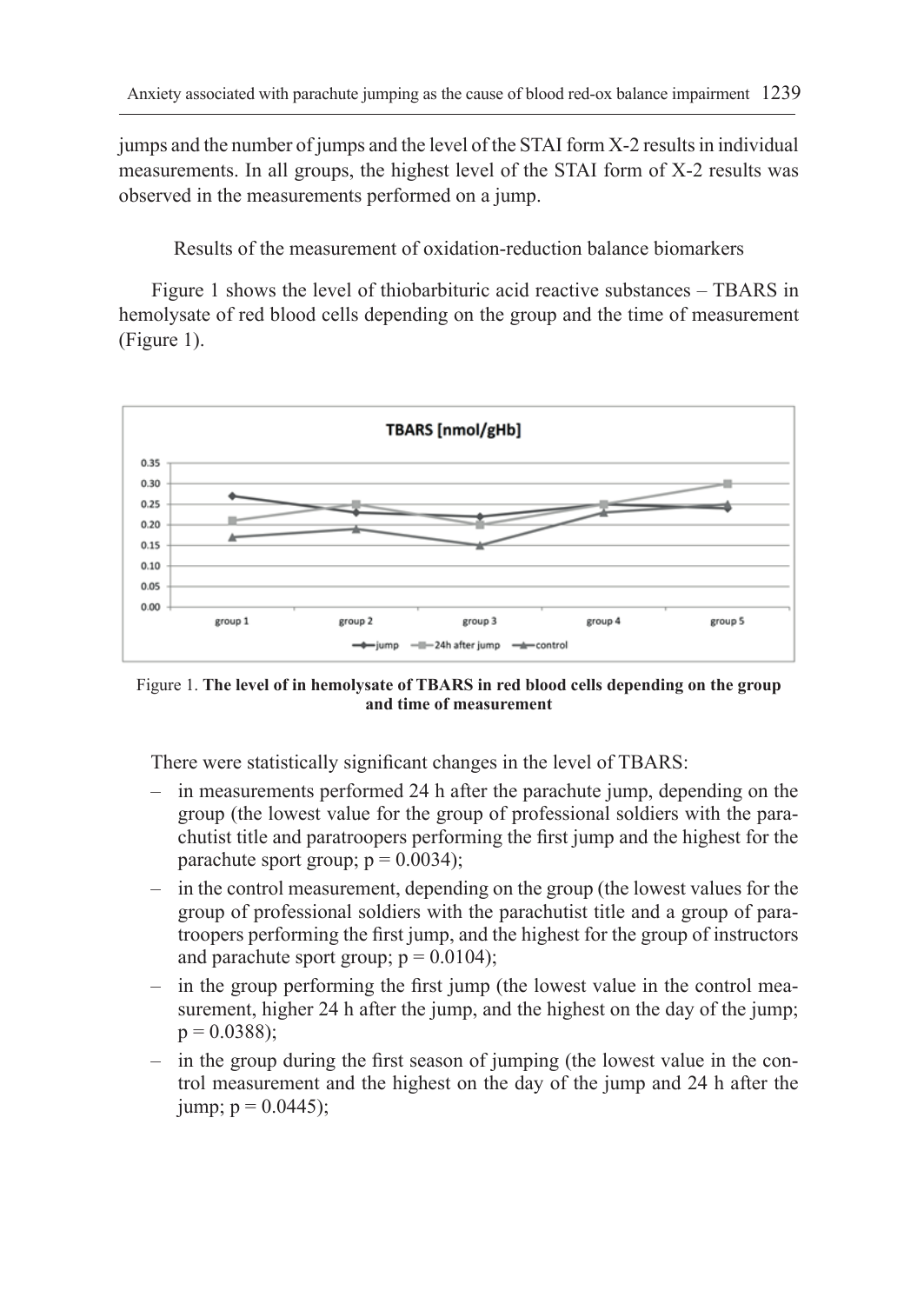- in the group of professional soldiers with the parachutist title (the lowest values in the control measurement and the highest 24 h after the jump and on the day of the jump;  $p = 0.0021$ );
- in the parachute sport group (the lowest values in the control measurement and on the day of the jump, and the highest 24 h after the jump;  $p = 0.0150$ ).

Figure 2 shows the level of TBARS in hemolysate of red blood cells in each measurement depending on the number of jumps.



Figure 2. **The level of TBARS in hemolysate of red blood cells in each measurement depending on the number of jumps**

There were statistically significant changes in the level of TBARS:

- in the measurement 24 h after the jump, depending on the number of jumps (lower values for the group of  $\leq 20$  jumps and higher for the group of  $> 20$ jumps;  $p = 0.0051$ );
- in the control measurement, depending on the number of jumps (lower values for the group of  $\leq 20$  jumps and higher for the group of  $\geq 20$  jumps;  $p = 0.0033$ ;
- $-$  in the group of  $> 20$  jumps (the lowest values on the day of the jump and the control measurement, and the highest 24 h after the jump;  $p = 0.0389$ );
- in the group of  $\leq$  20 jumps (the lowest values in the control measurement, the highest 24 h after the jump and on the day of the jump;  $p \le 0.0001$ ).

## *Statistically significant conclusions*

There is a relationship between the experience in performing jumps, the number of jumps and the levels of TBARS in the individual measurements.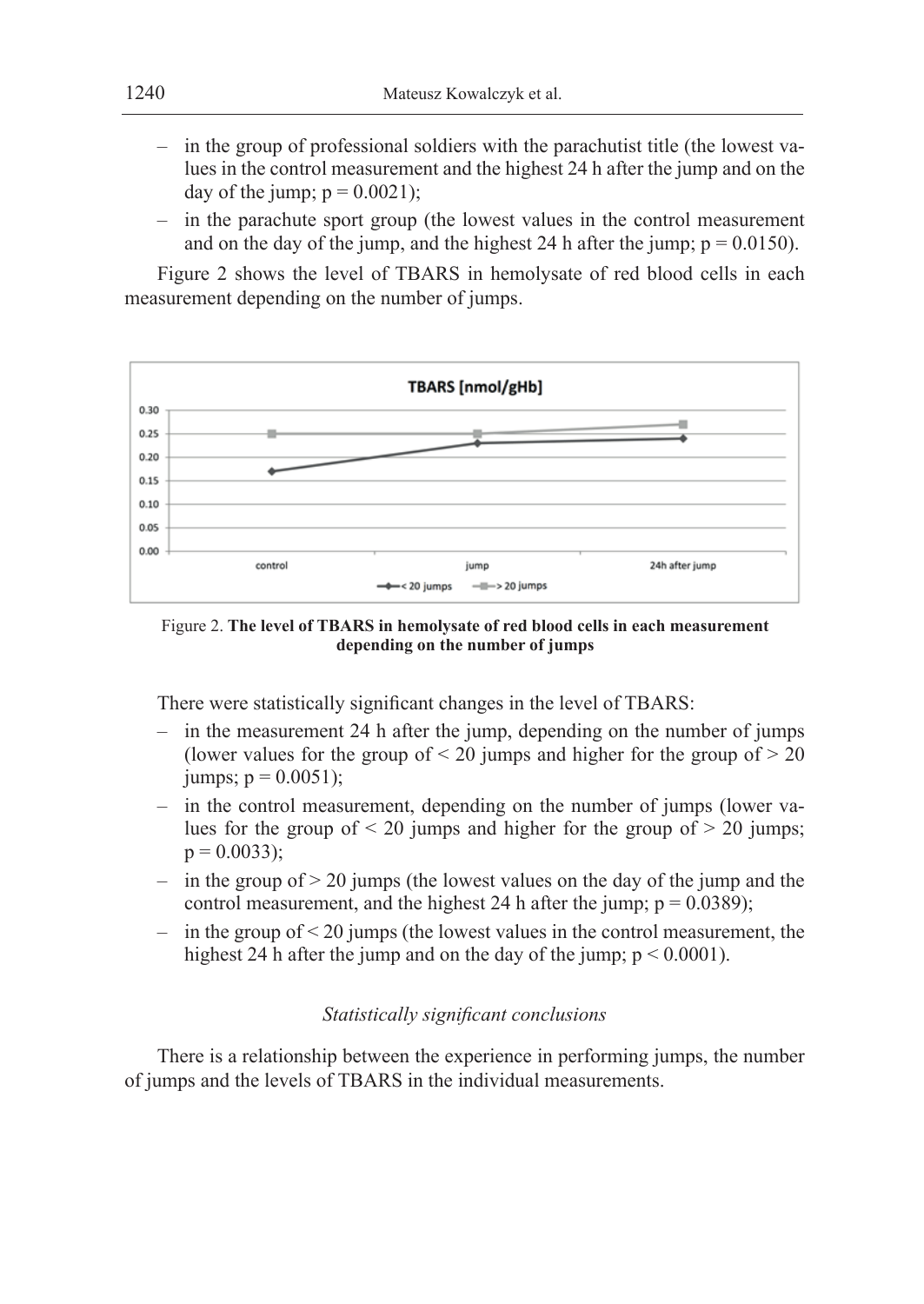Higher levels of TBARS were observed in the groups with more experience in performing parachute jumps than in the less experienced groups in the measurements performed 24 h after the jump and during the control period.

In groups with less experience in performing jumps, an increase in TBARS levels, in relation to the control group, in the measurement on the day of the jump and 24 h after the jump was observed.

At the same time in groups with more experience in performing jumps the highest levels of TBARS were found in measurements performed 24 h after the jump compared to the measurements on the day of the jump and during the control period.

Figure 3 shows results of superoxide dismutase (SOD) activity in hemolysate of red blood cells depending on the group and time of measurement.



Figure 3. **Results of superoxide dismutase (SOD) activity in hemolysate of red blood cells depending on the group and time of measurement**

Statistically significant changes in SOD activity were found:

- 24 h after the parachute jump, depending on the group (the lowest values for the group of parachute instructor and the members of a parachute sport group, and the highest for two groups: performing their first jump and during their first season of jumping;  $p = 0.00324$ );
- in the control measurement, depending on the group (the lowest values for professional soldiers with the parachutist title, and the highest for the group of parachute instructors and the members of a parachute sport group;  $p = 0.0221$ );
- in professional soldiers with the parachutist title (the lowest on the day of the jump and in the control measurement and the highest 24 h after the jump;  $p = 0.0347$ ;
- in the group of parachute instructors (the lowest on the day of the jump and the highest 24 h after the jump and in the control measurement;  $p = 0.0111$ ;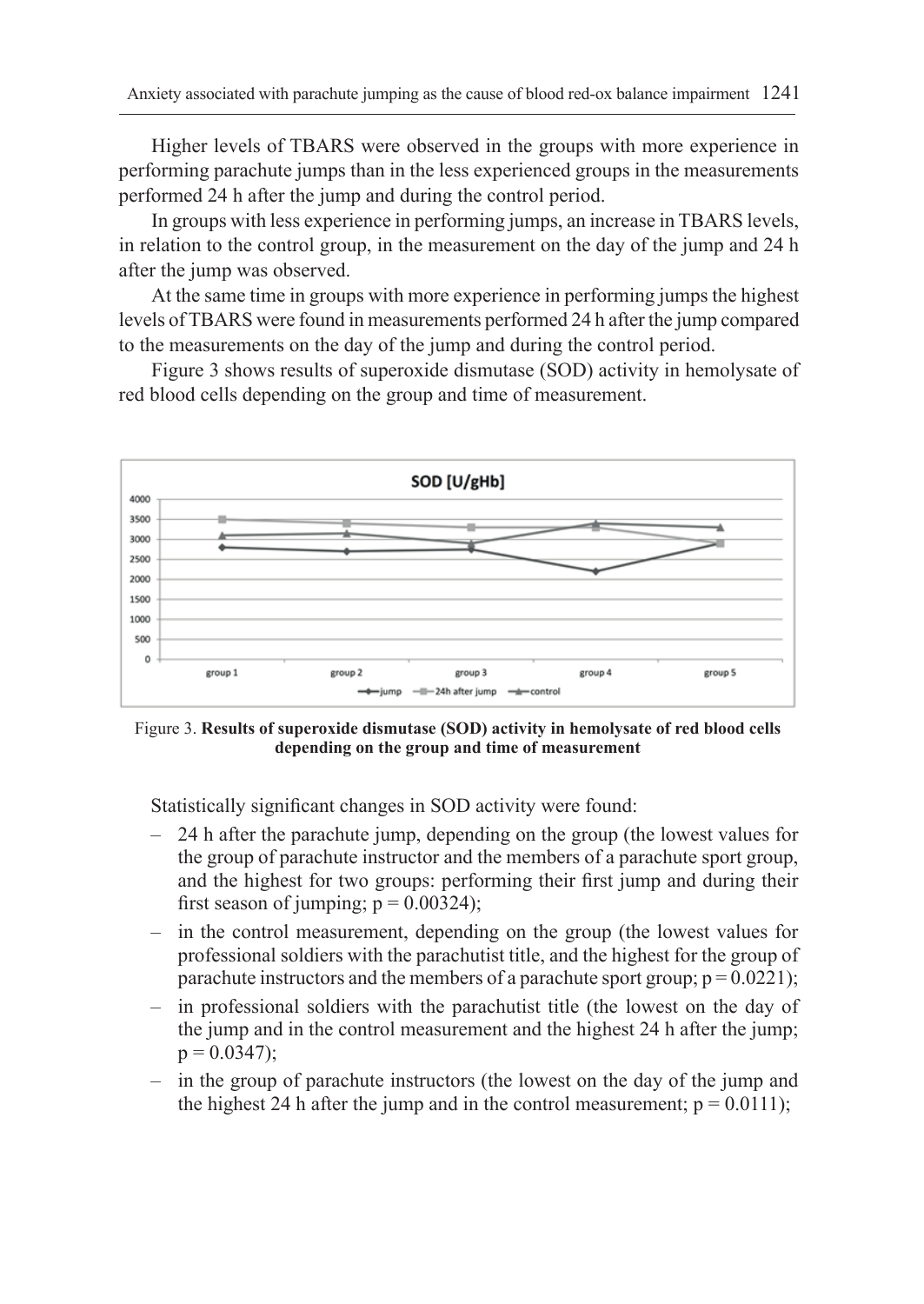– in a parachute sport group (the lowest on the day of the jump and 24 h after the jump and the highest in the control measurement;  $p = 0.0150$ ).

Figure 4 shows results of superoxide dismutase activity (SOD) in hemolysate of red blood cells in each measurement depending on the number of jumps.



Figure 4. **Results of superoxide dismutase activity (SOD) in hemolysate of red blood cells in each measurement depending on the number of jumps**

Statistically significant changes in SOD activity were observed:

- 24 h after the jump, depending on the number of jumps (lower values for the group of  $> 20$  jumps and higher for the group of  $< 20$  jumps; p = 0.0267);
- in the control measurement, depending on the number of jumps (lower values for the group of  $\leq$  20 jumps and higher for the group of  $>$  20 jumps;  $p = 0.0090$ ;
- $-$  in the group of  $> 20$  jumps (the lowest on the day of the jump and 24 h after the jump and the highest in the control measurement;  $p = 0.005$ );
- in the group of  $\leq$  20 jumps (the lowest on the day of the jump, highest in the control measurement and the highest 24 h after the jump;  $p < 0.0001$ ).

### *Statistical conclusions*

The correlation between the experience in performing jumps, the number of jumps and SOD activity was found in the individual measurements.

In measurements performed 24 h after the jump, higher levels of SOD activity were observed in groups with less experience in performing jumps in comparison to the groups of more experienced parachute jumpers.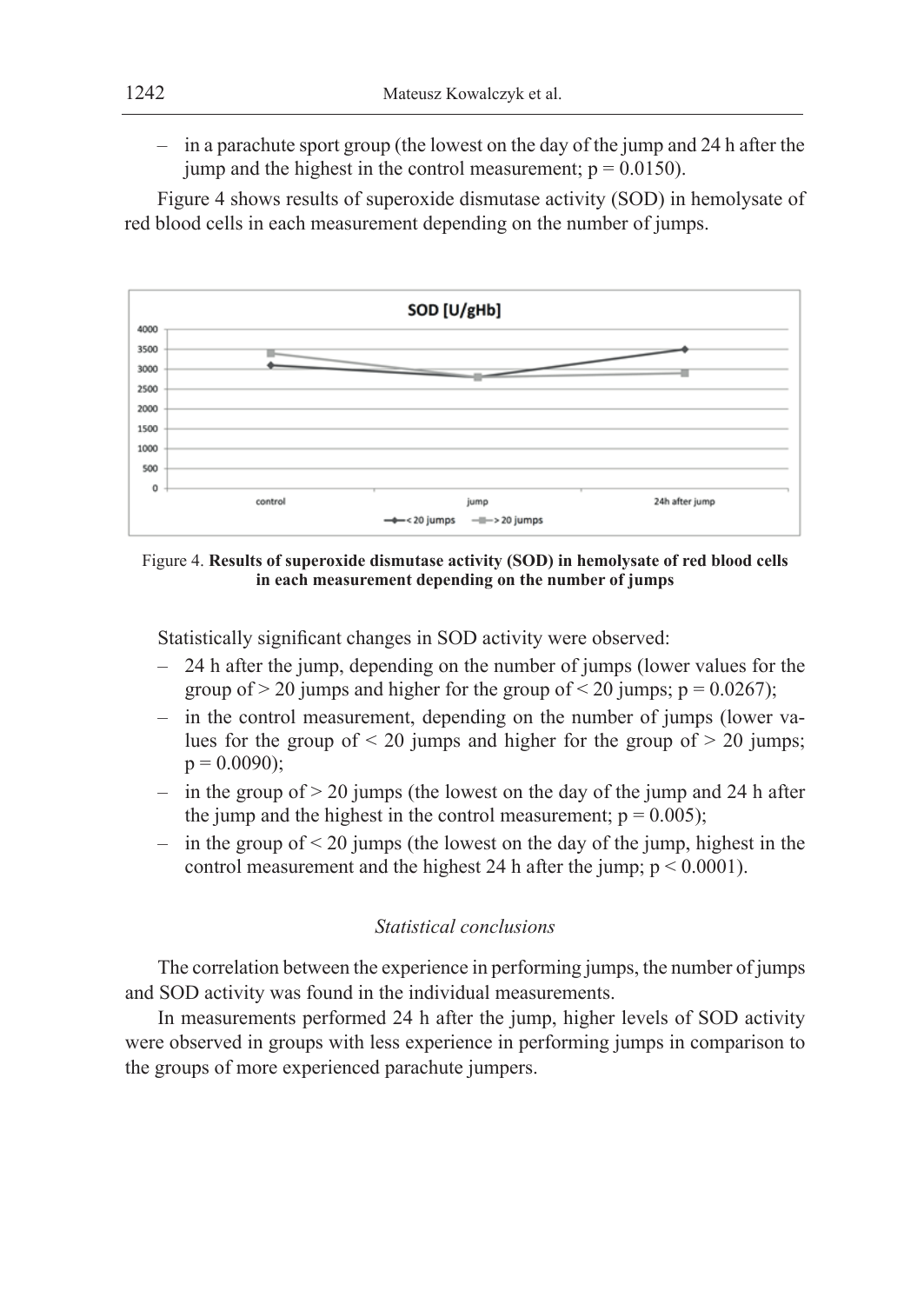In measurements performed on an ordinary working day, higher levels of SOD activity were observed in groups with more experience in performing jumps in comparison to the groups of less experienced parachute jumpers.

The lowest values of examined parameter in all groups were found on the day a parachute jump was performed. However, in groups with less experience in performing jumps, the highest SOD activity was found 24 h after the jump, and in groups with more experience – in the control measurement.

Figure 5 shows results of catalase (CAT) activity in hemolysate of red blood cells depending on the group and time of measurement.



Figure 5. **Results of catalase (CAT) activity in hemolysate of red blood cells depending on the group and time of measurement**

Statistically significant changes in CAT activity were observed:

- on the day of the jump depending on the group (the lowest in the group of professional soldiers with the parachutist title and the highest in the group during the first season of jumping;  $p = 0.0005$ );
- 24 h after the jump, depending on the group (the lowest for the group of instructors and the highest in the group performing the first jump;  $p = 0.0124$ );
- in the control measurement, depending on the group (the lowest in the members of a parachute sport group and the highest in a group of paratroopers performing the first jump;  $p = 0.0078$ );
- in the group of professional soldiers with the parachutist title (the lowest on the day of the parachute jump and the highest in the control measurement and 24 h after the jump;  $p = 0.0211$ );
- the group of parachute instructors (the lowest in the control measurement, highest 24 h after the jump and the highest on the day of the parachute jump;  $p = 0.0062$ ;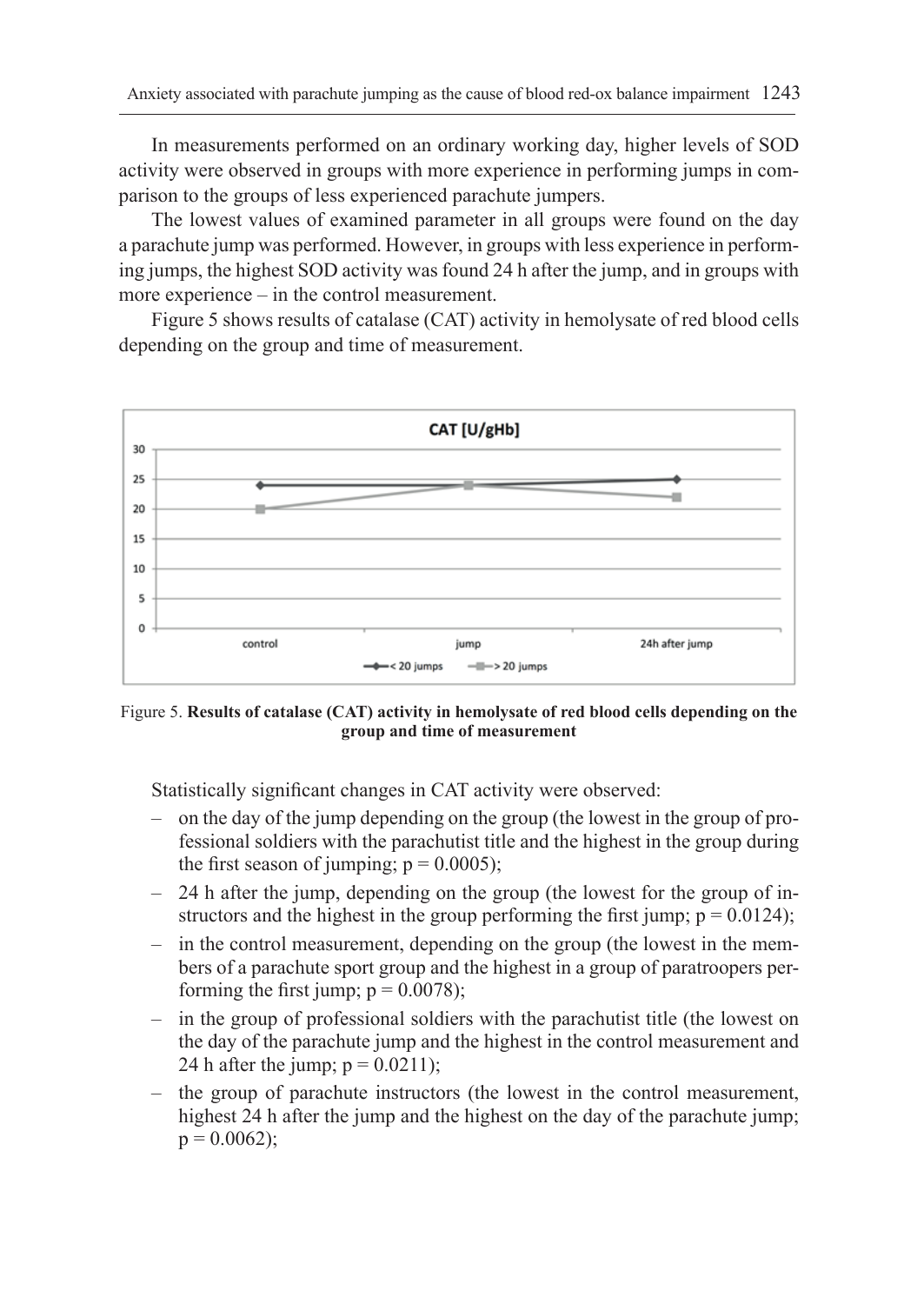– in a parachute sport group (the lowest in the control measurement, the highest on the day of the parachute jump and 24 h after the jump;  $p = 0.0067$ ).

Figure 6 shows results of catalase (CAT) activity in hemolysate of red blood cells in each measurement and depending on the number of jumps.



Figure 6. **Results of catalase (CAT) activity in hemolysate of red blood cells in each measurement and depending on the number of jumps**

Statistically significant changes in CAT activity were found:

- 24 h after the jump, depending on the number of jumps (lower values for the group of  $> 20$  jumps and higher for the group of  $< 20$  jumps; p = 0.0083);
- in the control measurement, depending on the number of jumps (lower values for the group of  $> 20$  jumps and higher for the group of  $< 20$  jumps;  $p = 0.0015$ ;
- the group of  $> 20$  jumps (the lowest in the control measurement, higher 24 h after the jump and the highest on the day of the parachute jump;  $p = 0.0003$ ).

## *Statistical conclusions*

The correlation between the experience in performing jumps and the number of jumps and CAT activity was found in the individual measurements.

In measurements performed 24 h after the jump and in the control measurement, higher levels of CAT activity were observed in groups with less experience in performing jumps in comparison to the groups of more experienced parachute jumpers.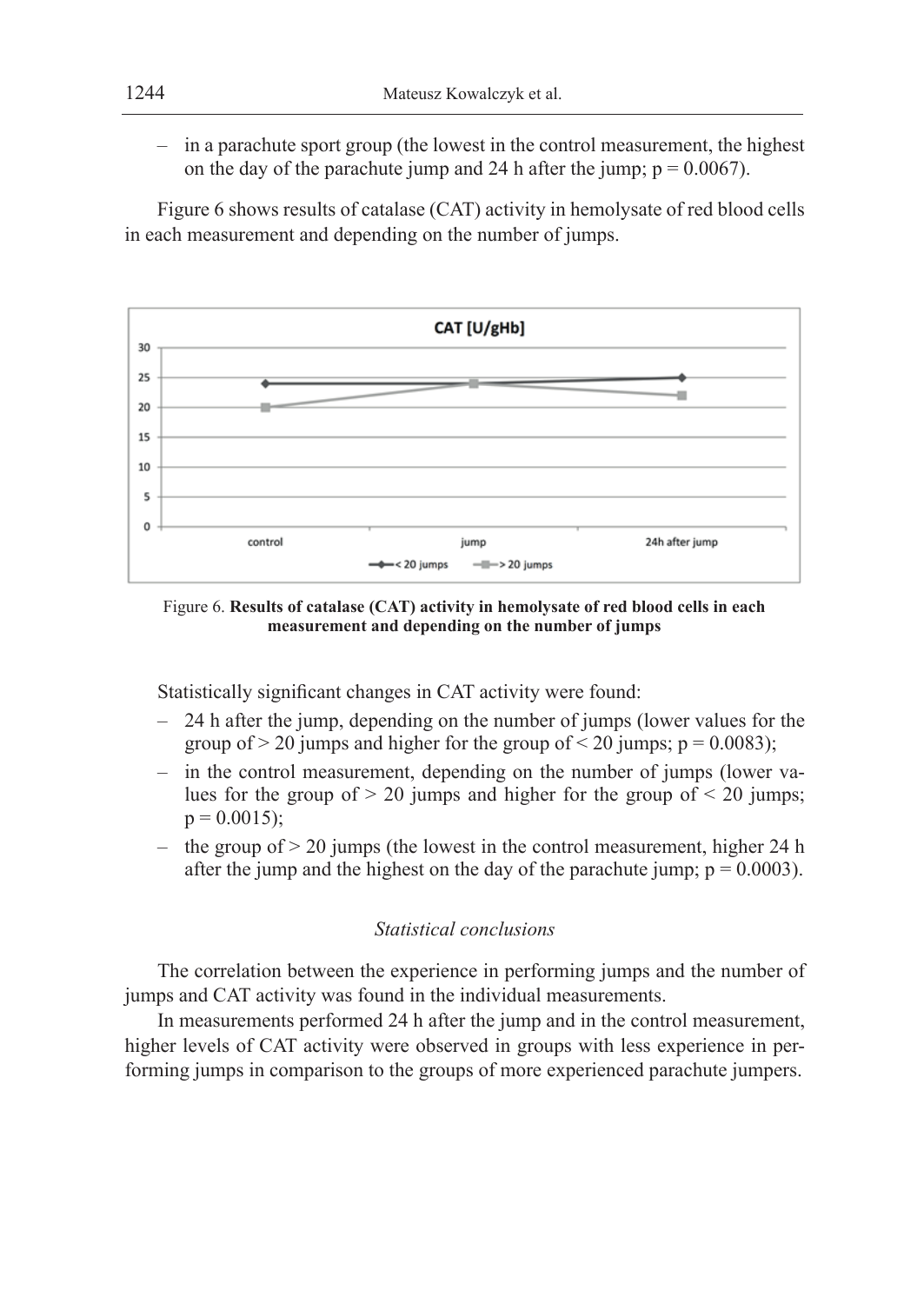At the same time, in groups with more experience in performing jumps, CAT activity was elevated in the control measurement as compared to the day of the parachute jump and 24 h after the jump.

Figure 7 shows results of glutathione peroxidase (GSH–Px) activity in hemolysate of red blood cells depending on the group and time of measurement.



Figure 7. **Results of glutathione peroxidase (GSH–Px) activity in hemolysate of red blood cells depending on the group and time of measurement**

Statistically significant changes in GSH–Px activity were found:

- in parachute jumpers during their first season of jumping (the lowest on the day of the parachute jump, the highest 24 h after the jump and in the control measurement;  $p = 0.0302$ );
- in professional soldiers with the parachutist title (the lowest on the day of the parachute jump and 24 h after the jump and the highest in the control measurement;  $p = 0.0562$ );
- in the group of parachute instructors (the lowest on the day of the parachute jump, higher 24 h after the jump and the highest in the control measurement;  $p = 0.0155$ ).

Figure 8 shows results of glutathione peroxidase (GSH–Px) activity in hemolysate of red blood cells in each measurement and depending on the number of jumps.

Statistically significant changes in GSH–Px activity were found:

- $-$  in the group of  $> 20$  jumps (the lowest on the day of the jump, higher 24 h after the jump and the highest in the control measurement;  $p = 0.0023$ );
- in the group of  $\leq$  20 jumps (the lowest on the day of the jump, higher 24 h after the jump and the highest in the control measurement;  $p < 0.0021$ ).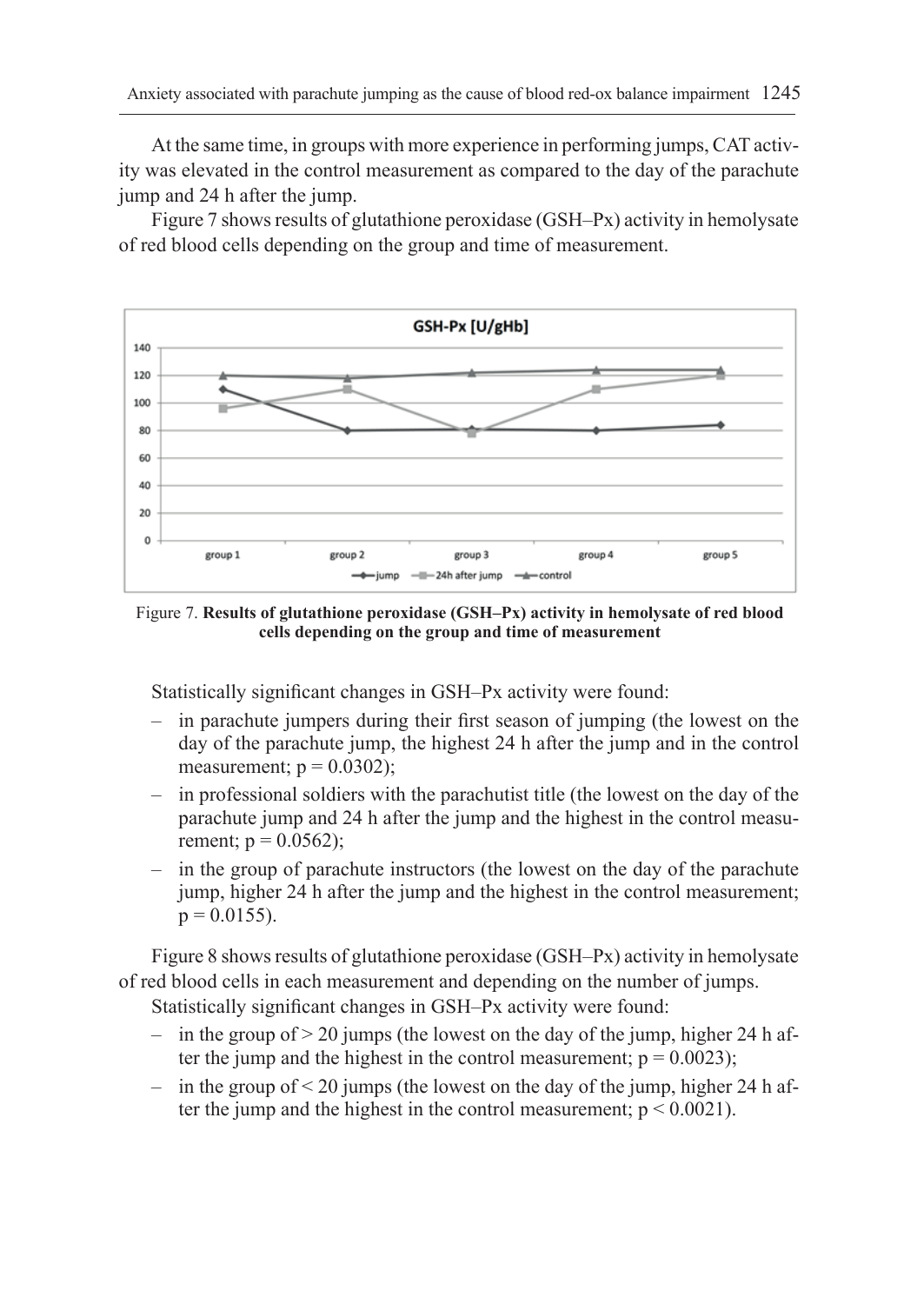

Figure 8. **Results of glutathione peroxidase (GSH–Px) in hemolysate of red blood cells activity in each measurement and depending on the number of jumps**

### *Statistical conclusions*

No correlation between experience in parachute jumping, the number of jumps and GSH–Px activity in the individual measurements was found.

In all investigated groups, the lowest values of examined parameter were observed on the day of the jump and the highest in the control measurement.

### **Discussion**

Many researchers evaluating the oxidation-reduction balance of the body examine the so-called biomarkers of oxidative stress, among others, the content of lipid peroxidation products, the content of carbonyl groups or thiol groups of proteins and protein activity of antioxidant enzymes [20, 21]. There are no studies on the effects of psychological stress on biomarkers of oxidative stress in healthy people. The most commonly stress was induced in animals, e.g., mice. Romana–Souza et al. [22] reported increased lipid peroxidation and the increase in the content of carbonyl groups of proteins in mice undergoing a 28-day mental stress.

Experimental studies, conducted by other researchers, on mice demonstrated a correlation between the level of anxious behavior and intracellular level of reactive oxygen species in peripheral blood cells [2, 23]. In humans a correlation was observed between the level of anxiety and the quantity of reactive oxygen species in monocytes of patients with arterial hypertension [24]. An increase of oxidative stress parameters was observed in mental illnesses associated with anxiety disorders [25, 26]. These reports pointed to the association between mental stress and anxiety disorders and they suggested the correlation between the level of stress response and red-ox balance parameters.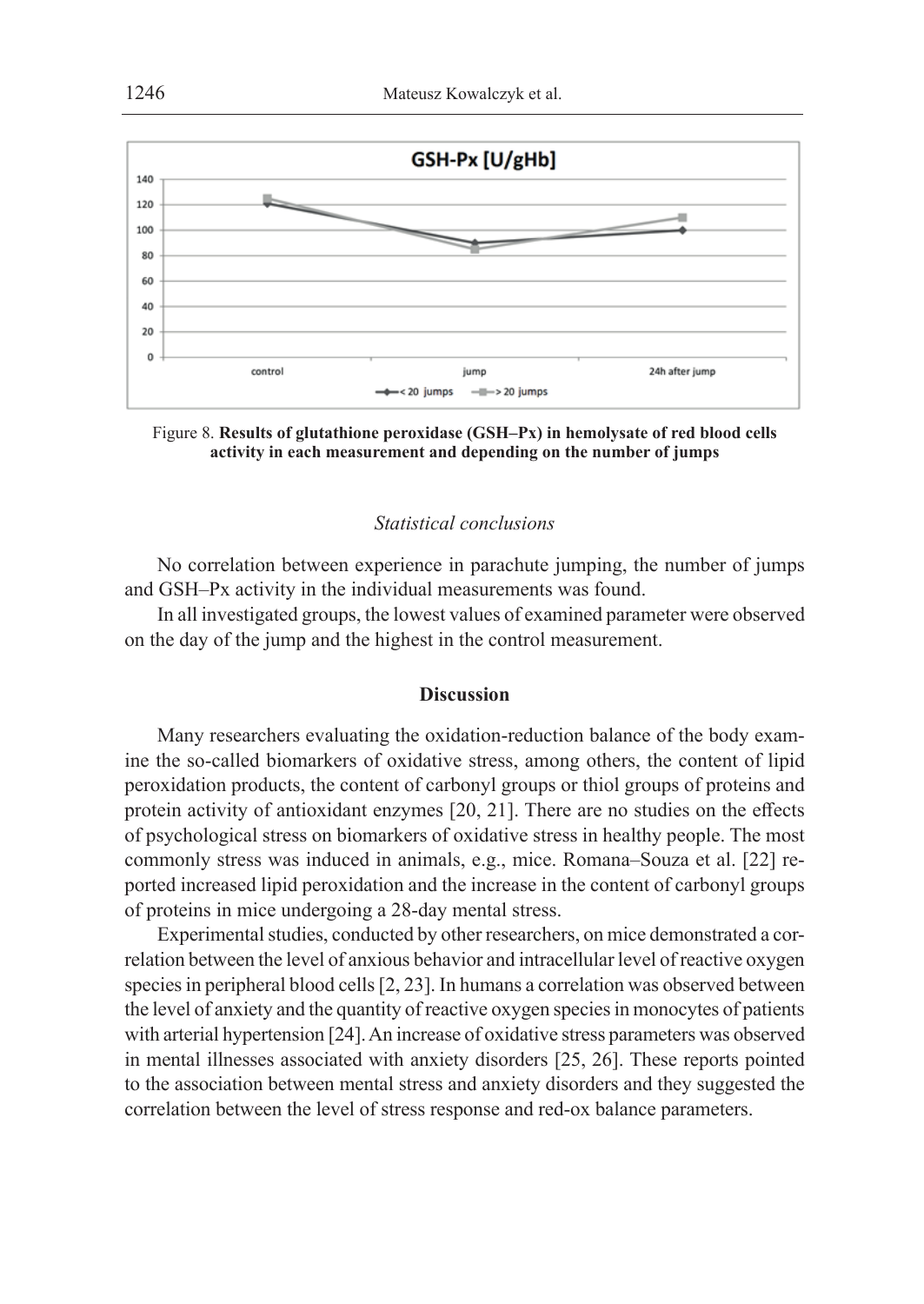In our earlier studies we found out that a parachute jump is an important stress stimulus especially for soldiers less experienced in performing parachute jumps. The level of anxiety (stress) in these groups on the day of the jump was higher in relation to the initial results as well as in relation to the results of more experienced parachutists [8]. Taking into account the effect of many factors on the red-ox balance in the soldiers examined by us, a number of determinations of peripheral blood cell parameters, biochemical parameters and the level of acute-phase protein were performed to exclude basic diseases, first of all infections which could have been associated with oxidative stress. Subjects with abnormal results of the above mentioned tests were excluded from further studies. No deviations from laboratory standard were observed in the group of soldiers qualified for the study and thus all of them were exposed to the testing of red-ox balance parameters.

In lipid peroxidation assessment the most frequently applied method is the one based on the reaction of malondialdehyde (MDA) with thiobarbituric acid [27]. Then a colored adduct is generated in the reaction between thiobarbituric acid and some products of lipid peroxidation in acidic conditions, at elevated temperature. This reaction is sensitive but non-specific; apart from malondialdehyde a number of other compounds react with thiobarbituric acid, e.g., bilirubin, sialic acid and glucose degradation products. In our study the TBARS absolute value was not of interest but the possible dynamics of its changes under the effect of anxiety associated with parachute jumps. The analysis of TBARS levels points to the association between the experience in parachute jumping, the number of performed jumps and the level of TBARS in the individual measurements. In the groups less experienced in parachute jumping, a relatively low TBARS level was observed in comparison to more experienced groups. TBARS level was found to be higher in both groups when determined 24 h after the jump.

Furthermore, in our study we also demonstrated that experience in parachute jumping as well as the number of performed jumps affect not only TBARS level but also CAT and SOD activity. Higher levels of CAT and SOD activity were detected in groups with less experience in parachute jumping in relation to the more experienced groups in the measurements performed 24 h after the jump and during the control period. Different profiles of changes in red-ox balance in parachutists can be associated with hormonal changes occurring in them. Among experienced parachutists we observed low initial levels of ACTH and cortisol and a significant mobilization of these hormones in response to stress. In the groups less experienced in parachuting, a slight decrease in the level of ACTH was observed in the determinations performed 24 h after the jump and small cortisol level fluctuations. Perhaps the high reactivity of HPA axis among experienced parachutists is a mechanism developed in response to chronic, repetitive stress stimuli [9].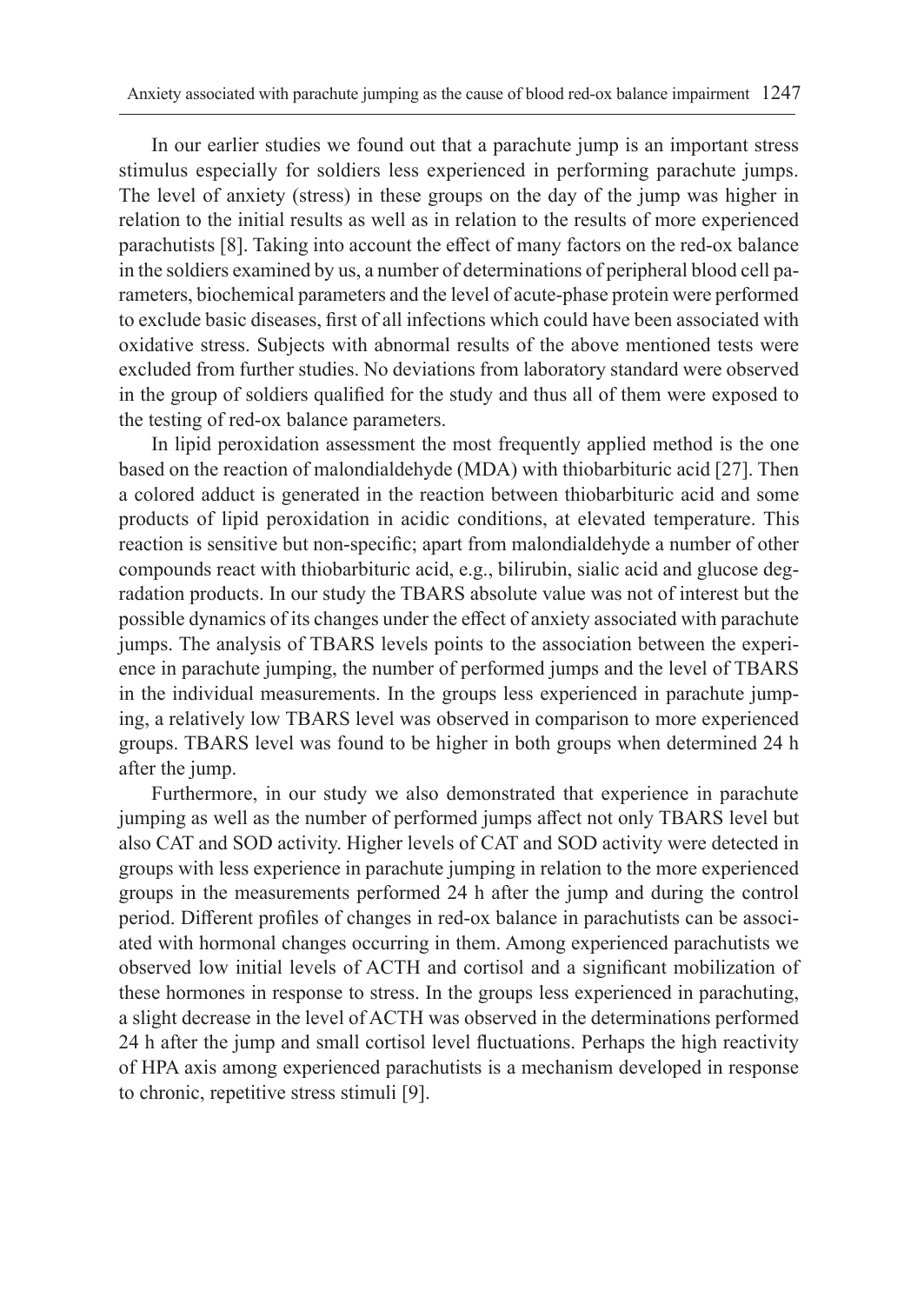However, these correlations can be more complex and perhaps further research will bring the explanation of the changes observed by us.

### **Conclusions**

In this research aiming at assessing the effect of anxiety associated with parachute jumps on selected parameters of red-ox balance in regular soldiers:

- there was demonstrated different characteristics of the activity of antioxidant enzymes (CAT and SOD) in response to mental stress depending on the experience of the investigated group in parachuting;
- decrease in GSH–Px activity was demonstrated in response to mental stress in all the investigated groups;
- the effect of stress stimulus, which is parachute jump, was found on TBARS level in all the investigated groups but this level was higher in more experienced parachutists.

### **References**

- 1. Bartosz G. *Druga twarz tlenu. Wolne rodniki w przyrodzie*. 2nd edition. Warsaw: Polish Scientific Publishers PWN; 2004.
- 2. Rammal H, Bouayed J, Younos C, Soulimani R. *Evidence that oxidative stress is linked to anxiety-related behaviour in mice*. Brain Behav. Immun. 2008; 22(8): 1156–1159.
- 3. Zhu YW, Lu L, Li WX, Zhang LY, Ji C, Lin X. et al. *Effect of dietary manganese on antioxidant status and expression levels of heat-shock proteins and factors in tissues of laying broiler breeders under normal and high environmental temperatures*. Br. J. Nutr. 2015; 114(12): 1965–1974.
- 4. Matthews AT, Ross MK. *Oxyradical stress, endocannabinoids, and atherosclerosis*. Toxics 2015; 3(4): 481–498.
- 5. Lavender N, Hein DW, Brock G, Kidd CR. *Evaluation of oxidative stress response related genetic variants, pro-oxidants, antioxidants and postate cancer*. AIMS Med. Sci. 2015; 2(4): 271–294.
- 6. Wei J, Rooks C, Ramadan R, Shah AJ, Bremner JD, Quyyumi AA. et al. *Meta-analysis of mental stress-induced myocardial ischemia and subsequent cardiac events in patients with coronary artery disease*. Am. J. Cardiol. 2014; 114(2): 187–192.
- 7. Quijano C, Trujillo M, Castro L, Trostchansky A. *Interplay between oxidant species and energy metabolism*. Redox Biol. 2015; 30(8): 28–42.
- 8. Kowalczyk E, Kura M, Ciećwierz J. *Lęk związany ze skokami spadochronowymi*. Pol. Merkur. Lekarski 2012; 33(194): 97–100.
- 9. Kowalczyk E, Kura M. *An influence of mental stress, related to parachute jumping, on ACTH and cortizol hormones concentration in blood serum*. Psychiatr. Pol. 2012; 46(5): 731–742.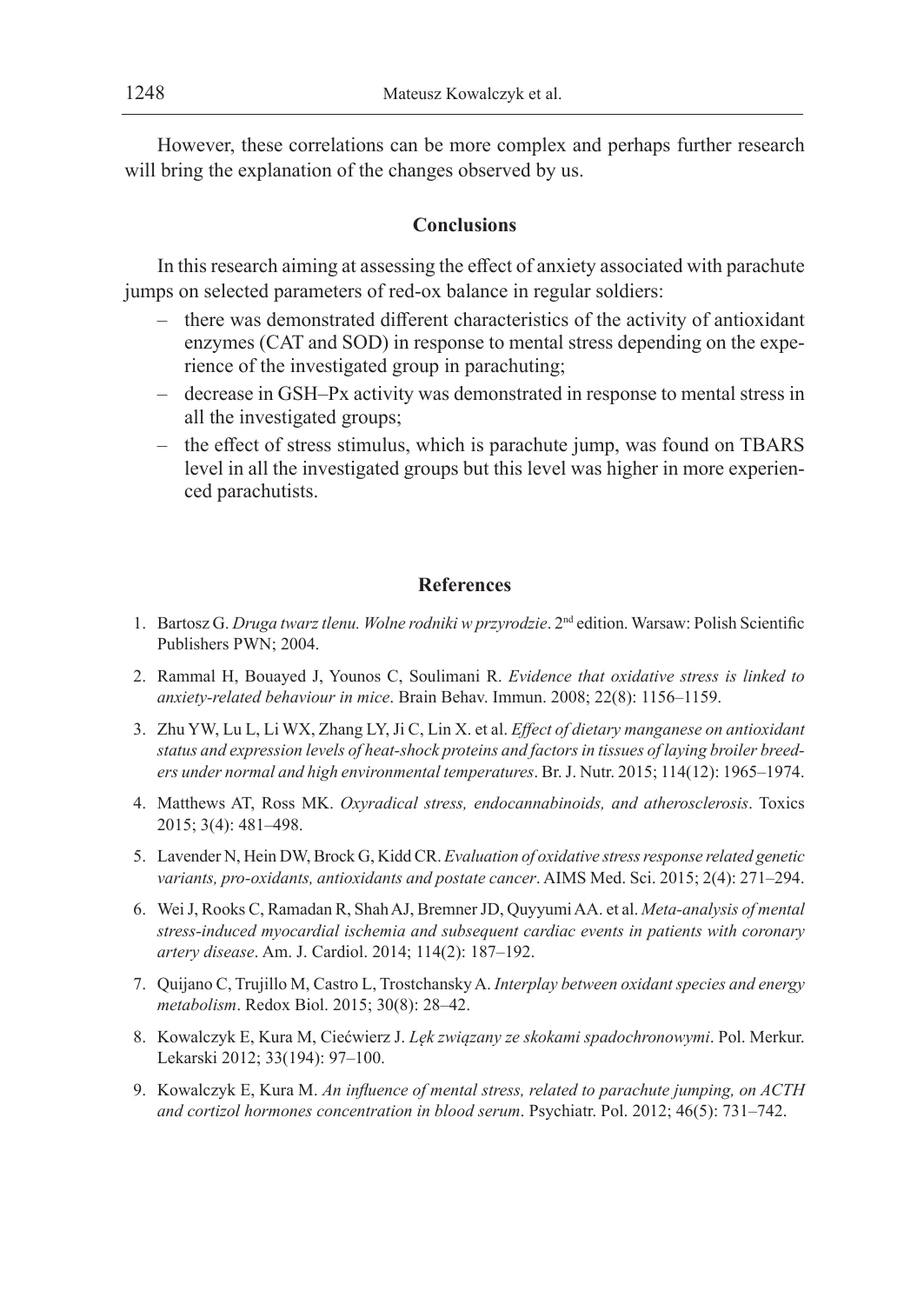- 10. Riaz M, Mahmood Z, Shahid M, Saeed MU, Tahir IM, Shah SA. et al. *Impact of reactive oxygen species on antioxidant capacity of male reproductive system*. Int. J. Immunopathol. Pharmacol. 2016; 29(3): 421–425.
- 11. O'Flaherty C. *Redox regulation of mammalian sperm capacitation*. Asian J. Androl. 2015; 17(4): 583–590.
- 12. Kim GH, Kim JE, Rhie SJ, Yoon S. *The role of oxidative stress in neurodegenerative diseases*. Exp. Neurobiol. 2015; 24(4): 325–340.
- 13. Freitas Be, de Castro LL, Aguiar JR, de Araújo CG, Visacri MB, Tuan BT. et al. *Antioxidant capacity total in non-melanoma skin cancer and its relationship with food consumption of antioxidant nutrients*. Nutr. Hosp. 2015; 31(4): 1682–1688.
- 14. Liu B, Tan X, Liang J, Wu S, Liu J, Zhang Q. et al. *A reduction in reactive oxygen species contributes to dihydromyricetin-induced apoptosis in human hepatocellular carcinoma cells*. Sci. Rep. 2014; 13: 7041.
- 15. Placer ZA, Cushman LL, Johnson BC. *Estimation of product of lipid peroxidation (malonyldialdehyde) in biochemical systems*. Anal. Biochem. 1966; 16(2): 359–364.
- 16. Misra HP, Fridovich J. *The role of the superoxide anion in the autoxidation of epinephrine and a simple assay superoxide dismutase*. J. Biol. Chem. 1972; 247(10): 3170–3175.
- 17. Beers FR Jr, Sizer IW. *A spectrofotometric method for measuring the breakdown of hydrogen peroxide by catalase*. J. Biol. Chem. 1952; 195(1): 133–140.
- 18. Little C, O'Brien P. *An intracellular GSH peroxidase with a lipid peroxide substrate*. Biochem. Biophys. Res. Commun. 1968; 31(2): 145–150.
- 19. Wrześniewski K, Sosnowski T, Jaworowska A, Fecenec D. *Inwentarz Stanu i Cechy Lęku, polska adaptacja STAI*. Warsaw: Psychological Test Laboratory of the PPA; 2006.
- 20. Medeiros MS, Schumacher-Schuh A, Cardoso AM, Bochi GV, Baldissarelli J, Kegler A. et al. *Iron and oxidative stress in Parkinson's disease: an observational study of injury biomarkers*. PLoS One 2016; 11(1): e0146129.
- 21. Resim S, Kurutas EB, Gul AB, Eren M, Benlioglu C, Efe E. et al. *The levels of oxidative stress biomarkers in rats as a response to different techniques of testicular biopsy*. Indian J. Surg. 2015; 77(2): 310–313.
- 22. Romana-Souza B, Santos Lima-Cezar G, Monte-Alto-Costa A. *Psychological stress-induced catecholamines accelerates cutaneous aging in mice*. Mech. Ageing Dev. 2015; 152: 63–73.
- 23. Rammal H, Bouayed J, Younos C, Soulimani R. *The impact of high anxiety levels on the oxidative status of mouse peripheral blood lymphocytes, granulocytes and monocytes*. Eur. J. Pharmacol. 2008; 589(1–3): 173–175.
- 24. Yasunari K, Matsui T, Maeda K, Nakamura M, Watanabe T, Kiriike N. *Anxiety induced plasma norepinephrine augmentation increases reactive oxygen species formation by monocytes in essential hypertension*. Am. J. Hypertens. 2006; 19: 573–578.
- 25. Ozdemir E, Cetinkaya S, Ersan S, Kucukosman S, Ersan EE. *Serum selenium and plasma malondialdehyde levels and antioxidant enzyme activities in patients with obsessive-compulsive disorder*. Prog. Neuropsychopharmacol. Biol. Psychiatr. 2009; 33(1): 62–65.